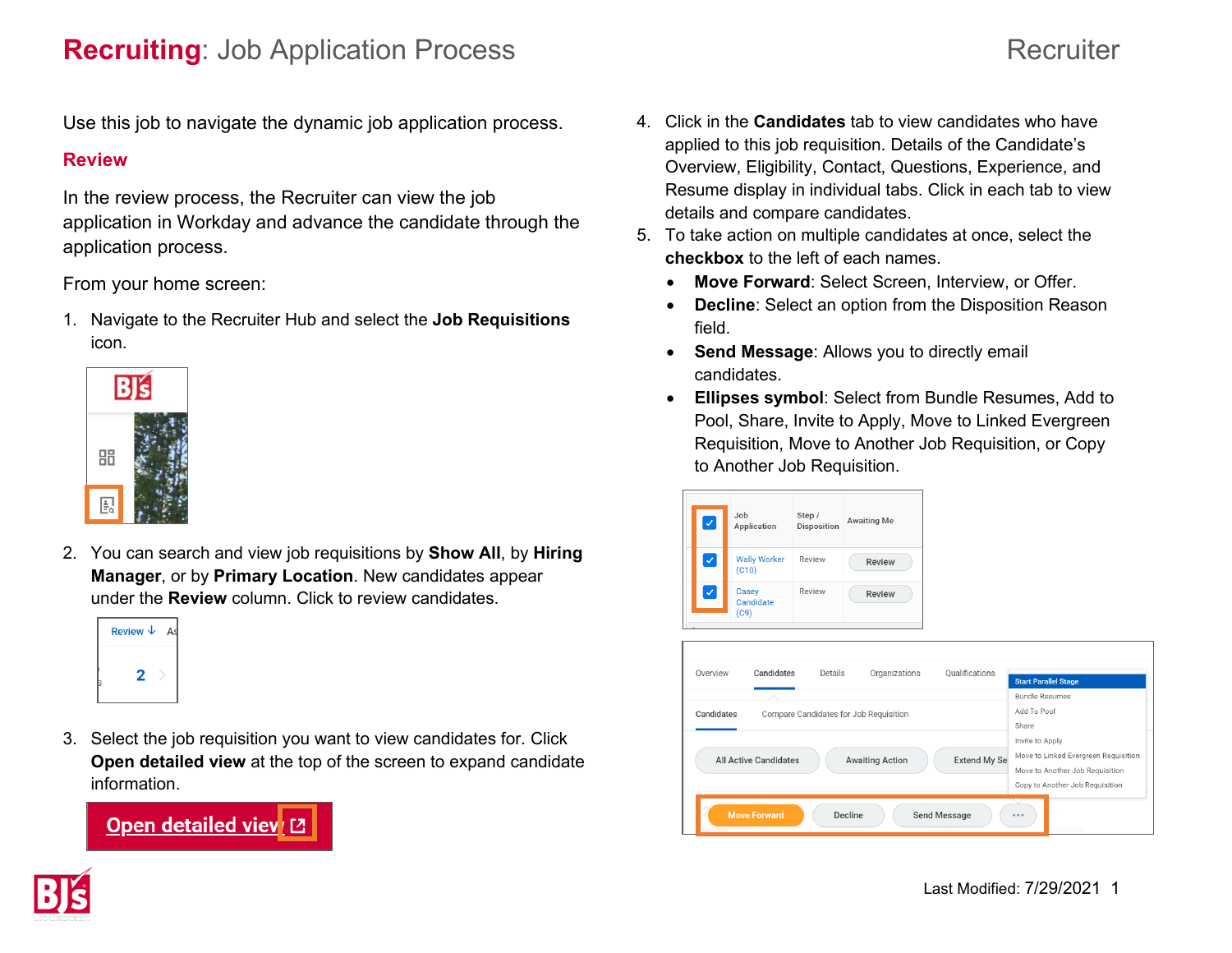# **Recruiting**: Job Application Process **Recruiting**: Job Application Process Recruiter

### **Review** (continued)

6. In the **Awaiting Me** column, click **Review** to view the candidate's profile. This routes you to the candidate's profile where you can view additional information about the candidate and take action.



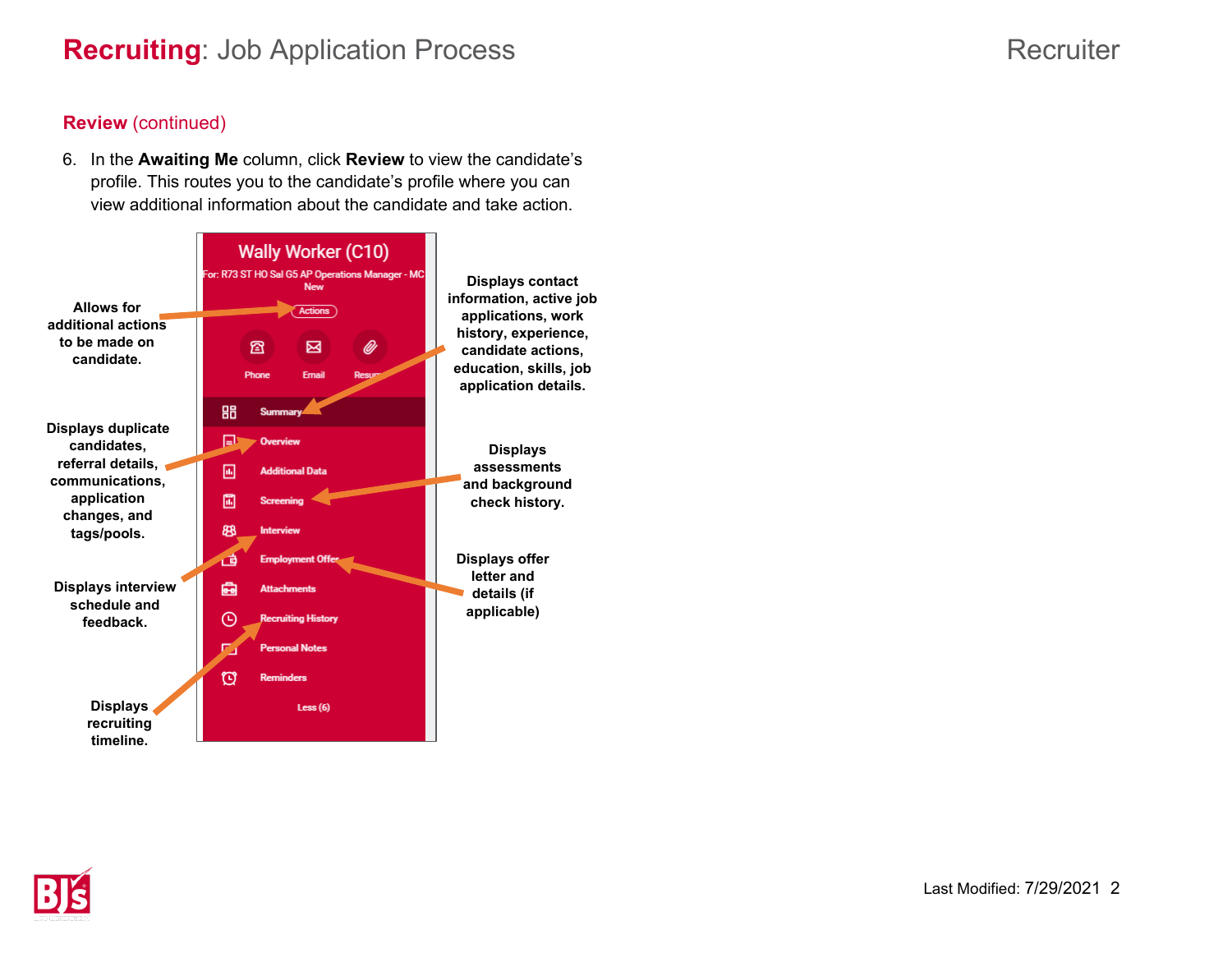# **Recruiting**: Job Application Process Recruiter

### **Find Duplicates**

Before you move forward with the screening process, check to see if the candidate is a former team member. This will alert you if they're eligible for rehire. If they are, merge their records following this process.

From the candidate's profile:

1. Select **Duplicates** on the left menu.



Potential Duplicates 51 items 支用に Eligible for Match Name Merge Remove Rehire Reasons Employee Ayana No A Smith Merge Remove Employee Arika<sub>s</sub>  $No$ A Smith Merge Remove



Type

NOTE: Matches will be within the first potential duplicates and will likely have more than one match reason. A candidate record cannot be merged if the recruiter has pending tasks for that candidate.

- 2. **Potential Duplicates** with similar names and match reasons display. Match reasons include one or all of the following: name, email address, phone number, address.
- 3. Click **Merge** and follow prompts to merge information with candidate if both candidates are the same.
- 4. Click OK

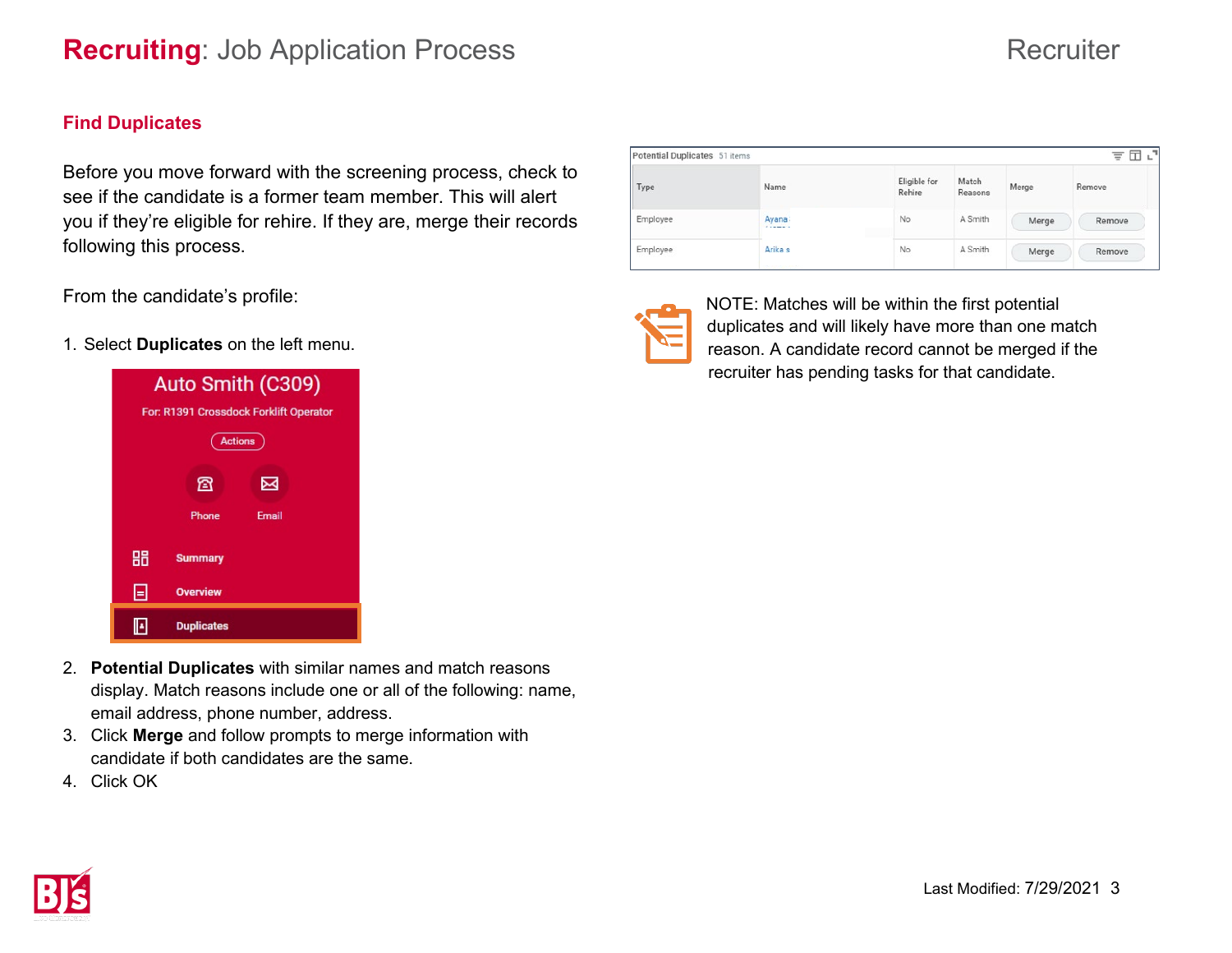## **Screening**

In the Screen process, the Recruiter and/or Hiring Manager review the candidate's application before moving to the interview stage.

# From the bottom of the candidate's profile *(Home Office and Exempt Positions)*:

- 1. Select **Move Forward** to advance the candidate or **Decline** to disposition.
	- **Move Forward** options *(not required to go in order*):
		- a. **Manager Review:** The Hiring Manager receives an inbox task to review the candidate's profile. They can choose to Move Forward or Do Not Move Forward. The Recruiter receives an inbox task to continue the screening process if the candidate is moved forward.
		- b. **Recruiter Phone Screen**: The Recruiter receives an inbox task to conduct a phone screening with the candidate.
		- c. **Interview**: The Recruiter receives an inbox task to set up interview and answer the travel accommodation question.
		- d. **Offer**: The Recruiter receives an inbox task to initiate offer.
	- To **Decline** the candidate, select from the available options. The candidate will only receive a decline email if the reason selected is "Does not meet minimum requirements." For other reasons, the Recruiter should follow up with the candidate.

# From the bottom of the candidate's profile *(Club and DC Hourly and Field Sales positions)*:

- 2. Select **Move Forward** to advance the candidate or **Decline** to disposition.
	- **Move Forward** options *(not required to go in order*):
		- a. **Recruiter Phone Screen**: The Recruiter receives an inbox task to conduct a phone screening with the candidate. The Recruiter is prompted with a phone screening questionnaire and guide to complete.
			- **For Tier 1 positions**: The Recruiter will move to extend offer or decline from the phone screen.
			- **For Tier 2 positions**: The Recruiter will either move forward to on-site interview or decline from the phone screen.
		- b. I**nterview**: The Recruiter receives an inbox task to set up interview for Tier 2 positions. The interviewers receive a questionnaire and guide to complete.
		- c. **Offer**: The Recruiter receives an inbox task to initiate offer.
	- To **Decline** the candidate, select from the available options. The candidate will only receive a decline email if the reason selected is "does not meet minimum requirements. For other reasons, the Recruiter should follow up with the candidate.

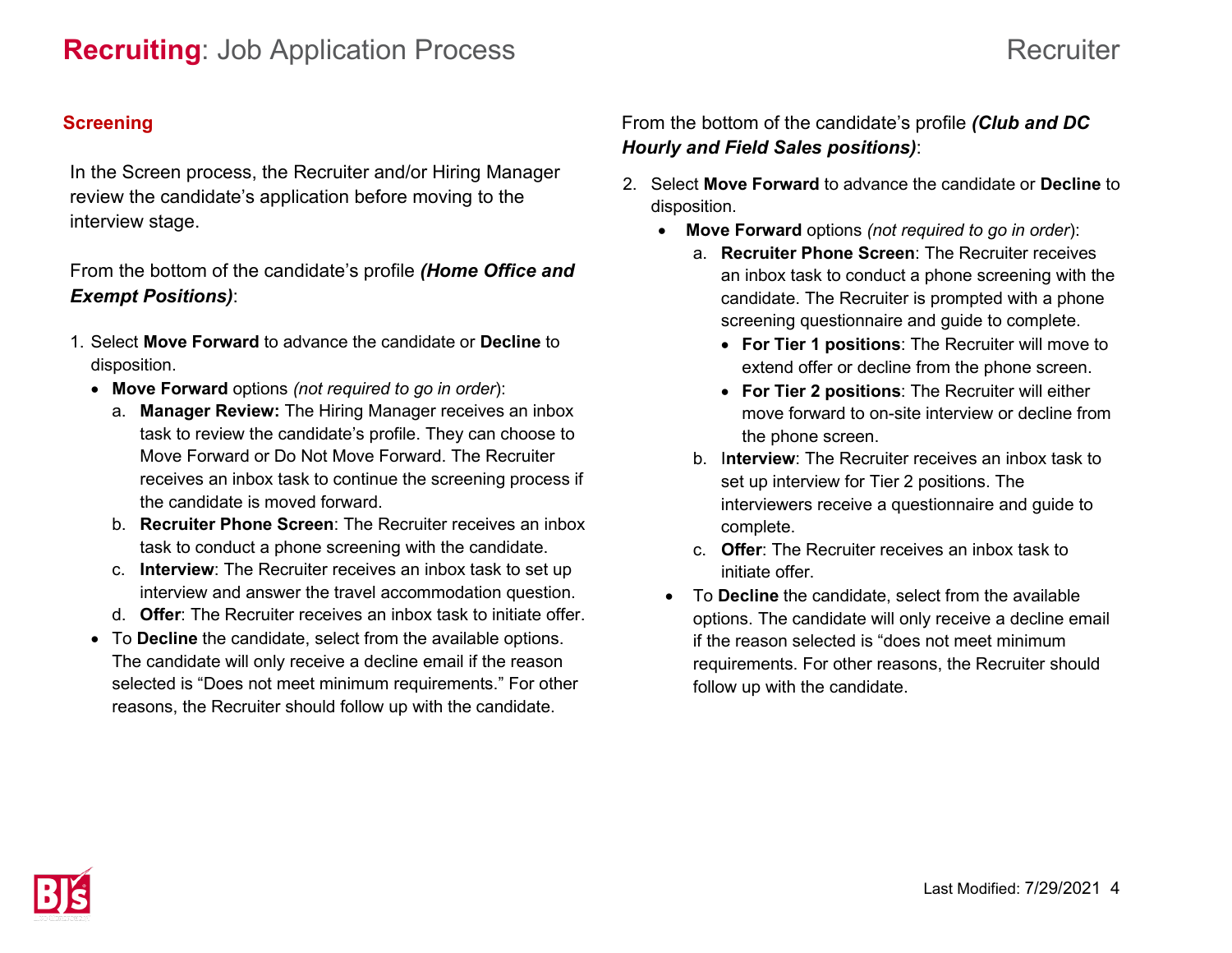#### **Interview**

In the Interview stage, the candidate interviews with Recruiters, Managers, or peers. An interview can be conducted by phone, onsite, or remote.

From your Workday Inbox:

- 1. Select the **Interview** task.
- 2. In the I**nterviewer** column, select a person to interview the candidate *(not applicable to Tier 1 hourly club and DC roles)*. DC and Club hourly tier 2 roles interviewers receive an interview guide to be completed in the system.

| 2 items                  |                                      |                   |                                                |                       |  |
|--------------------------|--------------------------------------|-------------------|------------------------------------------------|-----------------------|--|
| $(+)$                    | Order                                | *Interviewer      |                                                | <b>Interview Date</b> |  |
| $^{(+)}$<br>$\overline{$ | $\overline{\mathbf{v}}$ $\mathbf{v}$ | $\times$ Jacob (  | 1.0000<br>$\overline{\phantom{a}}$<br>$\cdots$ | 02/10/2021            |  |
| $^{+)}$<br>$(-$          | $A \triangleq$                       | $\times$ Monica S | $+$ money<br>1.0000<br>1.0000                  | 02/11/2021            |  |
|                          |                                      |                   |                                                |                       |  |

- 3. In the **Interview Date** column, enter the date of the interview. Click the plus icon  $\oplus$  to add additional interviewers.
- 4. Use the up and down arrows in the Order column to adjust order of interviews, as needed.
- 5. Click **Submit**.



NOTE: If the Recruiter answers Yes to the interview travel question, the candidate is sent a questionnaire with information to schedule travel. Once the candidate completes the questionnaire, the Recruiting Coordinator receives an inbox task to review their responses.

Once the interview is complete, the Recruiter obtains feedback from the interviewers and receives an inbox task for Interview Decision. The Recruiter can choose to Move Forward with an offer or additional interview or decline the candidate.

### **Offer**

#### **Home Office:**

Once a candidate is moved into the Offer stage, the Recruiter receives a Workday Inbox task to initiate. The reference check is conducted during the offer stage for Home Office and Field exempt roles.

#### **Field**:

Once a candidate is moved into Offer stage, the Recruiting Coordinator receives a Workday inbox task to initiate. There is a completed PFX document that needs to be referenced to determine the pay amount for the offer.

#### **Parallel WOTC:**

The Parallel WOTC step must be initiated for ALL hourly positions both Field and Home Office.

For the Home Office, the offer letter must be generated first, then the Recruiter navigates to the candidate profile and initiates Parallel WOTC step. For COE roles, once the offer is generated, click View Details immediately upon submitting to navigate back to the candidate's profile to select Start Parallel WOTC step.

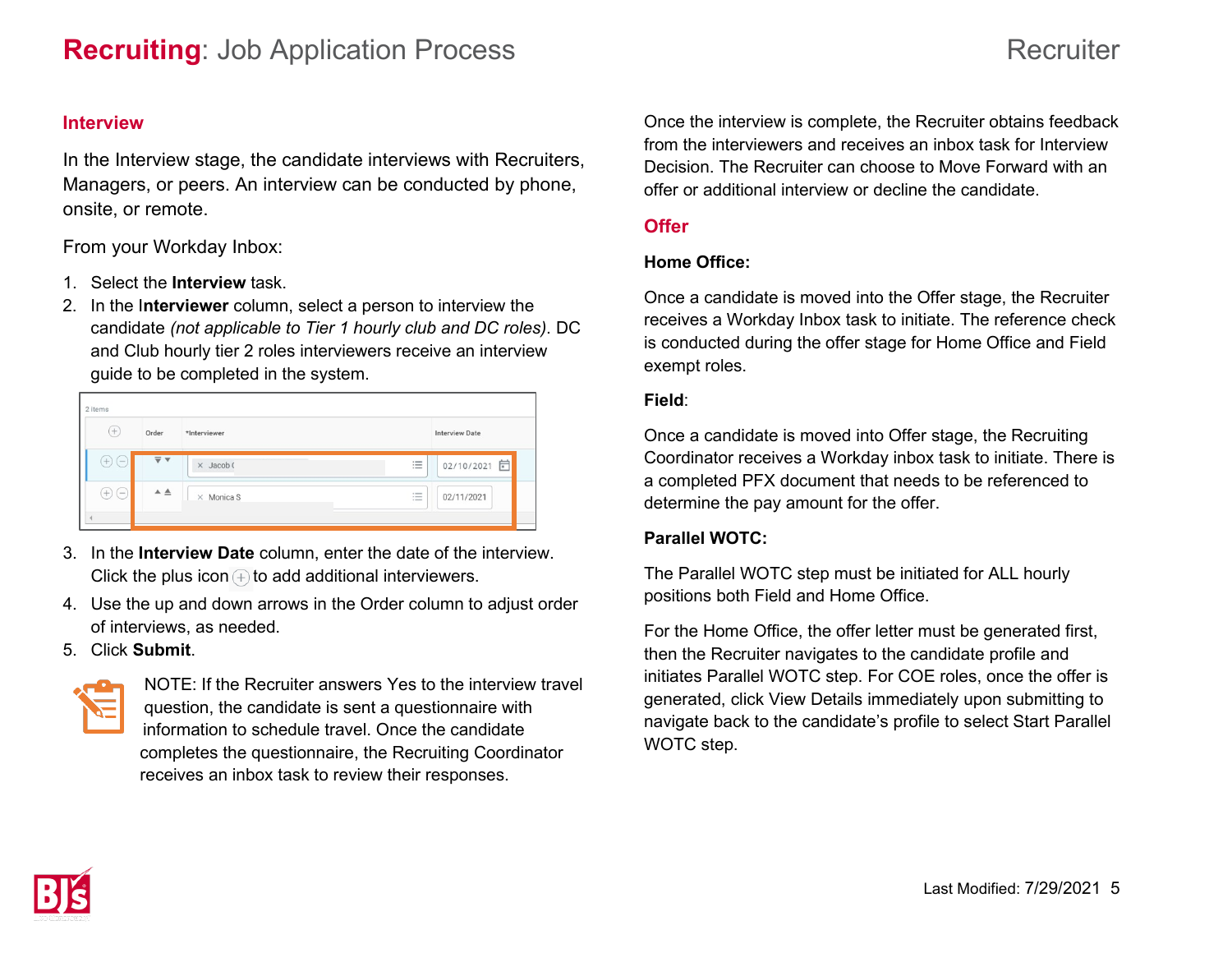# **Recruiting**: Job Application Process Recruiter

## **Offer (continued)**

From your Workday Inbox task:

- 1. Select the **Offer** task.
- 2. In the **Details** section:
	- Enter the **Hire Date**
	- Select a **Hire Reason** from the options provided. (e.g., Acquisition, Convert Contractor to Team Member, New Hire, or Rehire).
- 3. In the **Job Details** section:
	- Leave the **Job Profile** field as is.
	- If the **Business Title** is different than what is listed, edit the field.
- 4. In the **Work Hours** section:
	- Edit the Location Weekly Hours, Default Weekly Hours, and Scheduled weekly Hours, if needed.
- 5. Click **Next**.

Follow the Guidelines lines provided in the **Compensation** section to determine pay.

- 6. Edit the **Salary** or **Hourly** section depending on if the position is for an hourly or salary position.
- 7. In the **Amount** field, enter the pay amount. The pay amount populates based on the job requisition details. Update to reflect the correct offer amount. The **Currency** populates USD. The **Frequency** populates Annual for salary and Hourly for hourly. Do not change.
- 8. **Merit** and **Bonus** details populate based on position. Edit these fields, as needed.
- 9. Click **Next**.

If a one-time payment is applicable, follow the steps below. If not, click **Next**.

10.In the **One-Time Payment** section:

- In the **Effective Date** field, enter the date of the onetime payment.
- In the **Reason** field, select a reason from available options in the drop-down menu.
- 11. Click **Add** within the **Payment** field to enter payment information.
	- In the **One-Time Payment Plan** field, select from the available options. Common bonuses offered at time of offer include: **Relocation** and **Sign On Bonus**.
	- In the **Scheduled Payment Date** field, enter the date of payment.
	- In the **Amount** field, enter the one-time bonus payment amount.
	- **Currency** populates to USD. Do not change.
	- Leave the **Send to Payroll** box checked.
	- In the **Additional Information** section, provide additional details of the reason for the one-time payment.
- 12. Click **Next**.
- 13. If a **Stock Grant** is part of the offer, click Add to enter the stock grant information.
- 14. Click **Next** to skip.
- 15. Review **Offer** details for accuracy. Click **Submit**.

NOTE: The offer letter must be approved next.



The Recruiter receives a Workday Inbox task to generate offer letter after the approvals are complete.

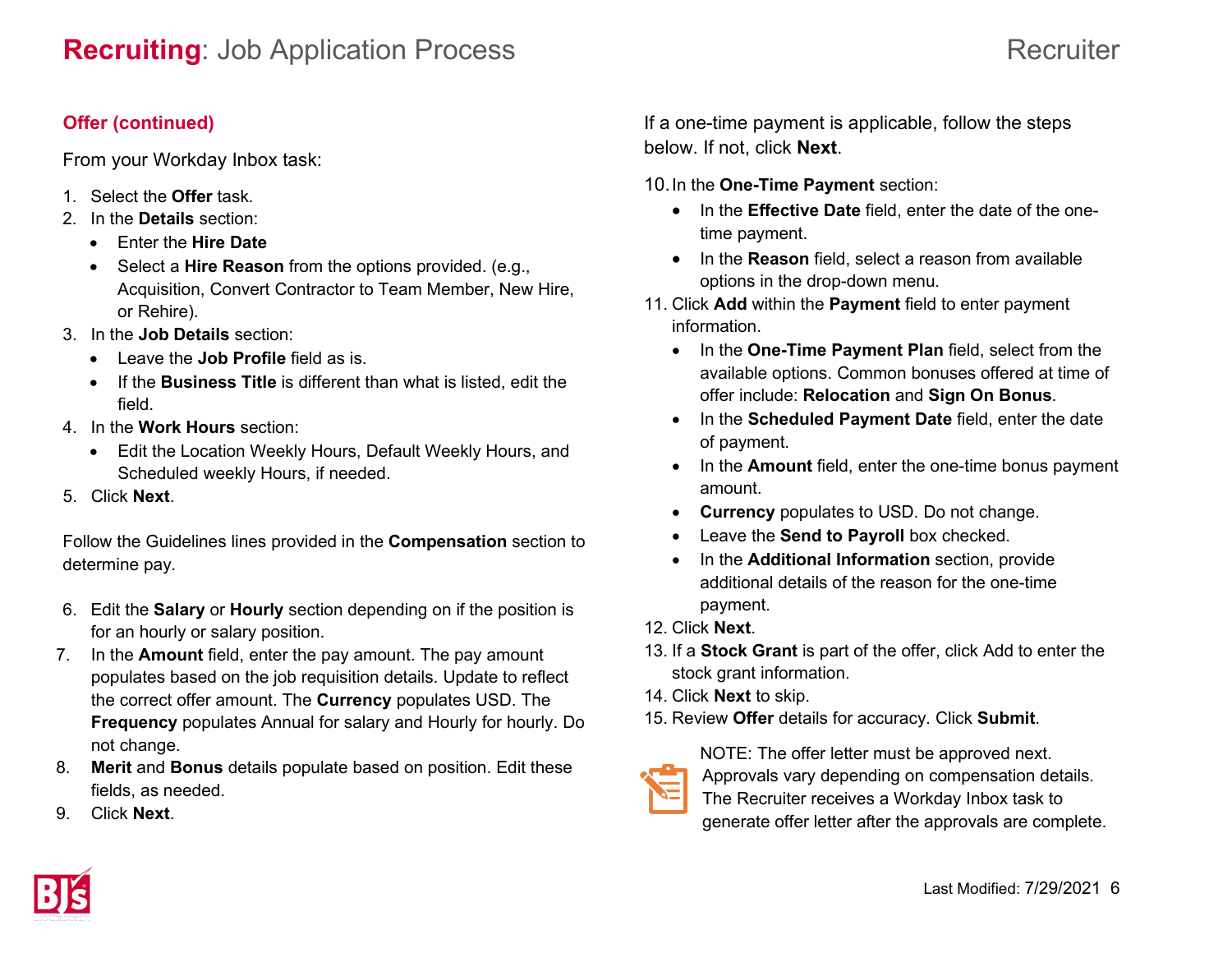### **Generate Offer Letter**

From your Workday Inbox:

- 1. Select the **Generate Document for Offer** task.
- 2. Review the offer letter making edits, if needed.
- 3. Click **Submit**.

# **Next Steps**

The offer letter is sent to the Workday account of the candidate to review and electronically sign. The Recruiter receives an inbox task once the offer is accepted to kick off the background check.

# **Start Background Check**

From your home screen:

*Background Check can also be initiated directly from the Workday inbox task. If initiated this way, skip to step #3.* 

- 1. Navigate to the **Recruiting** application.
- 2. Below the Actions column, select **My Candidates** and select the candidate's name.



- 3. Click **Move Forward** and select **Background Check.** This will trigger an email to the candidate to consent to the background check.
- 4. Once a candidate consents to a background check, the recruiter will receive an email confirming the candidate's consent. At this time, the candidate can be moved from Background Check status to **Ready to Hire** status which will allow the candidate to complete onboarding documents.

| ×<br>$\mathcal{L}(\mathcal{L})$ and $\mathcal{L}(\mathcal{L})$ and $\mathcal{L}(\mathcal{L})$ and $\mathcal{L}(\mathcal{L})$<br>and the state of the state of the state of the state of the state of the state of the state of the state of th<br><b>Service Service</b> |
|--------------------------------------------------------------------------------------------------------------------------------------------------------------------------------------------------------------------------------------------------------------------------|
| M.                                                                                                                                                                                                                                                                       |

NOTE: If the position is for a Director level or above, do not move the candidate to Ready to Hire status until the background check has been completed. Internal candidates being hired into a Vice President or above position should be moved through the background check step.

# **Perform Background Check**

1. Once the background check has been completed, the recruiter receives an email with the results which populate in Workday.